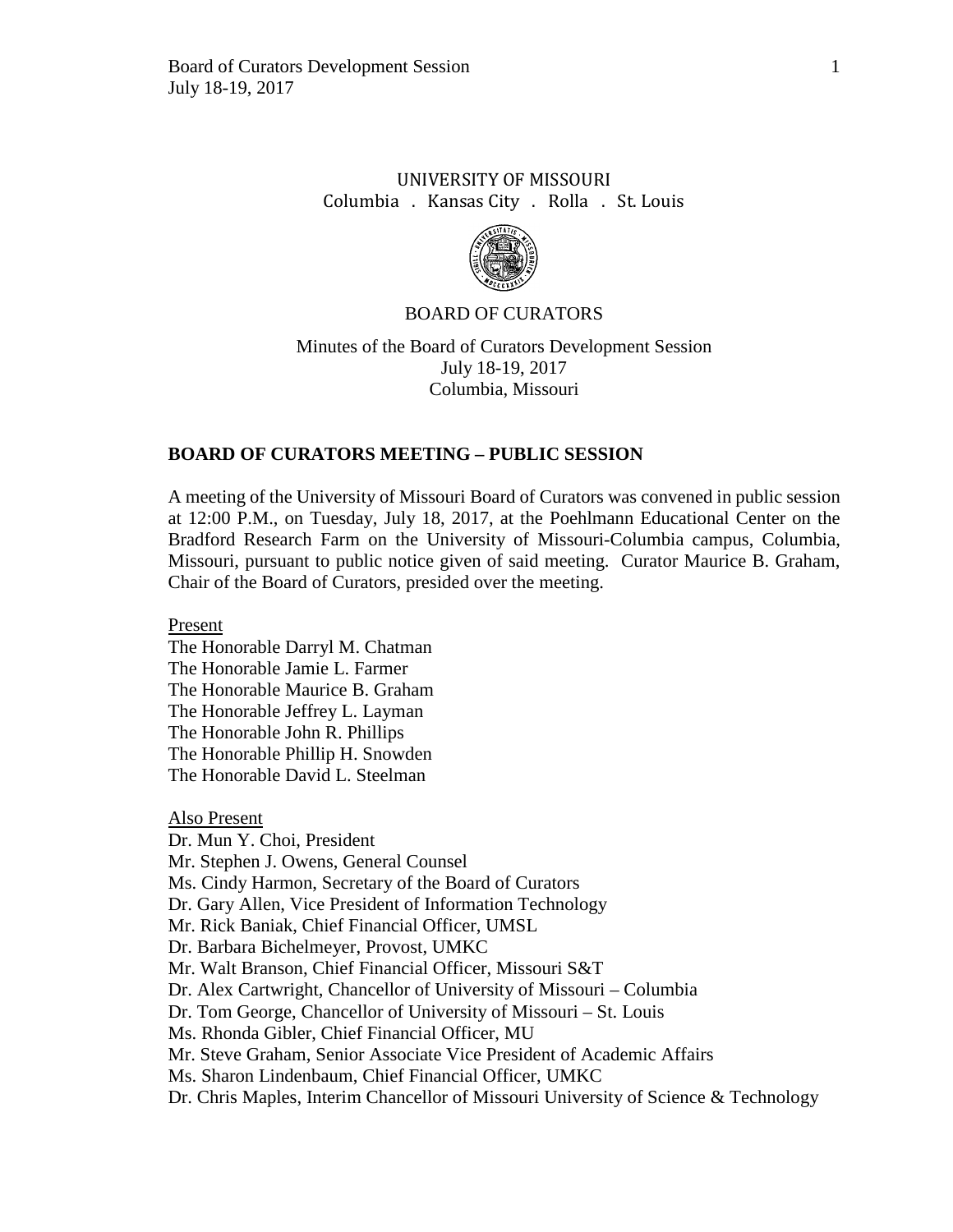Dr. Robert Marley, Provost, Missouri S&T Mr. Kevin McDonald, Chief Diversity Officer Dr. Mark McIntosh, Vice President of Research and Economic Development Mr. Leo Morton, Chancellor of University of Missouri-Kansas City Ms. Michelle Piranio, Interim Chief Audit Executive Ms. Jill Pollock, Interim Vice President of Human Resources Mr. Ryan D. Rapp, Interim Vice President for Finance Ms. Kristin Sobolik, Provost, UMSL Mr. Christian Basi Ms. Kelly Wiemann Media representatives

## **General Business**

The Board of Curators held a development session and had strategic discussions from 12:00 – 6:15 P.M. with University of Missouri System administration regarding the following key areas:

- Achieving Excellence led by President Choi (slides on file)
- Strategies for Effective Management and Outreach with Prospective Students, Elected Leaders, Industry Partners, Alumni and Missouri Citizens – led by Marshall Stewart and Kelly Wiemann
- Student Success led by Steve Graham
- New Enrollment Strategies led by Pelema Morrice

## **6:30 P.M. – Working Dinner**

Topic: Placing Finance in the Service of Student Success Location: Poehlmann Educational Center Speaker: Rick Staisloff with RPK Associates

The Board of Curators Development Session recessed at 8:30 P.M. on Tuesday, July 18, 2017.

## **BOARD OF CURATORS MEETING**

## **PUBLIC SESSION**

A meeting of the University of Missouri Board of Curators reconvened in public session at 8:15 A.M. on Wednesday, July 19, 2017 at the Poehlmann Educational Center on the Bradford Research Farm on the University of Missouri-Columbia campus, Columbia, Missouri, pursuant to public notice given of said meeting. Curator Maurice B. Graham, Chair of the Board of Curators, presided over the meeting.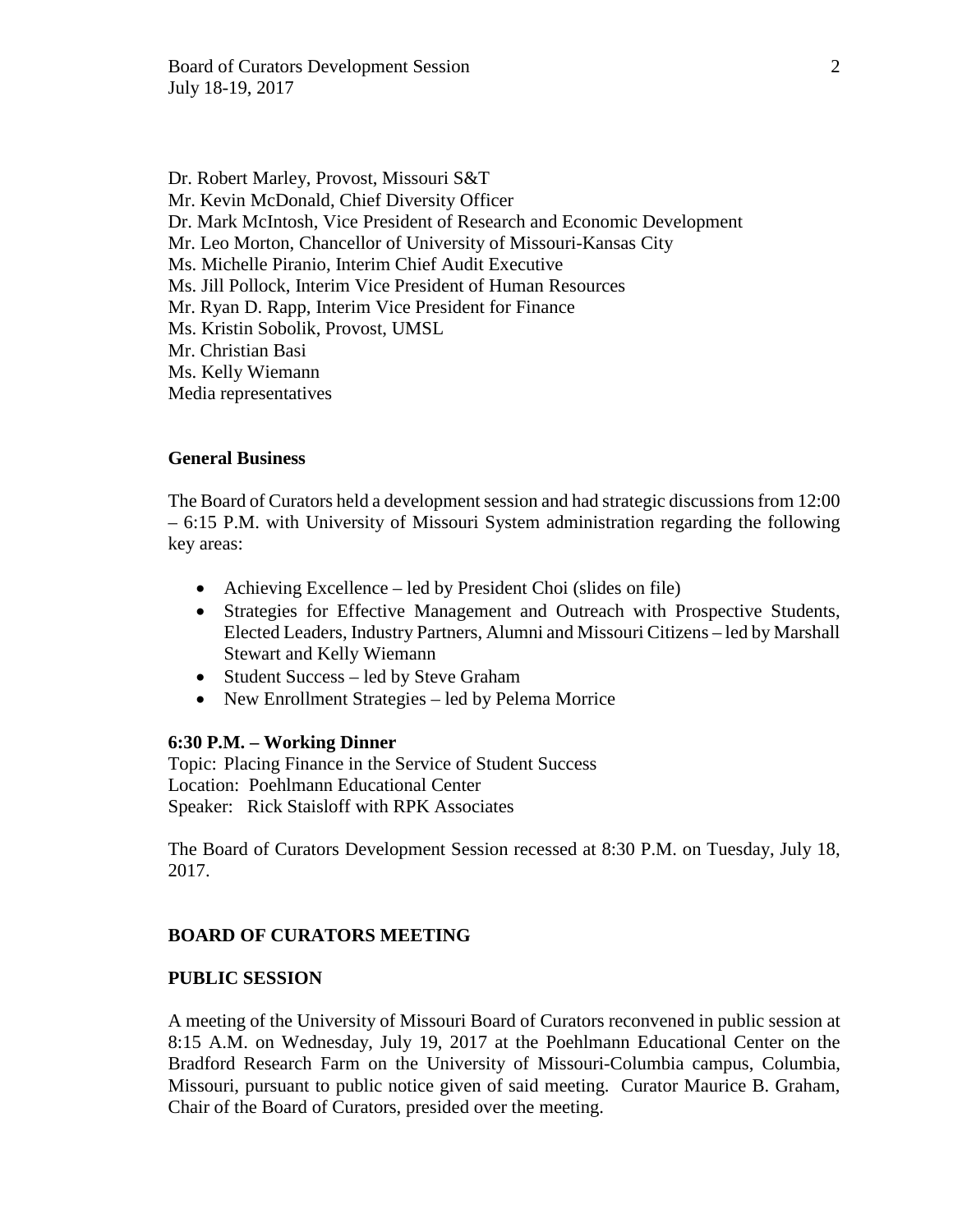Present The Honorable Darryl M. Chatman The Honorable Jamie L. Farmer The Honorable Maurice B. Graham The Honorable Jeffrey L. Layman The Honorable John R. Phillips The Honorable Phillip H. Snowden The Honorable David L. Steelman Also Present Dr. Mun Y. Choi, President Mr. Stephen J. Owens, General Counsel Ms. Cindy Harmon, Secretary of the Board of Curators Dr. Gary Allen, Vice President of Information Technology Mr. Rick Baniak, Chief Financial Officer, UMSL Dr. Barbara Bichelmeyer, Provost, UMKC Mr. Walt Branson, Chief Financial Officer, Missouri S&T Dr. Alex Cartwright, Chancellor of University of Missouri – Columbia Dr. Tom George, Chancellor of University of Missouri – St. Louis Ms. Rhonda Gibler, Chief Financial Officer, MU Mr. Steve Graham, Senior Associate Vice President of Academic Affairs Ms. Sharon Lindenbaum, Chief Financial Officer, UMKC Dr. Chris Maples, Interim Chancellor of Missouri University of Science & Technology Dr. Robert Marley, Provost, Missouri S&T Mr. Kevin McDonald, Chief Diversity Officer Dr. Mark McIntosh, Vice President of Research and Economic Development Mr. Leo Morton, Chancellor of University of Missouri-Kansas City Ms. Michelle Piranio, Interim Chief Audit Executive Ms. Jill Pollock, Interim Vice President of Human Resources Mr. Ryan D. Rapp, Interim Vice President for Finance Ms. Kristin Sobolik, Provost, UMSL Mr. Christian Basi Ms. Kelly Wiemann Media representatives

## **General Business**

The Board of Curators continued strategic discussions from 8:15 A.M. to 1:00 P.M. with University of Missouri System administration regarding the following key areas:

- Research and Economic Development led by Mark McIntosh
- Collaboration and Partnerships Among Campuses to Create System-ness led by Barbara Bichelmeyer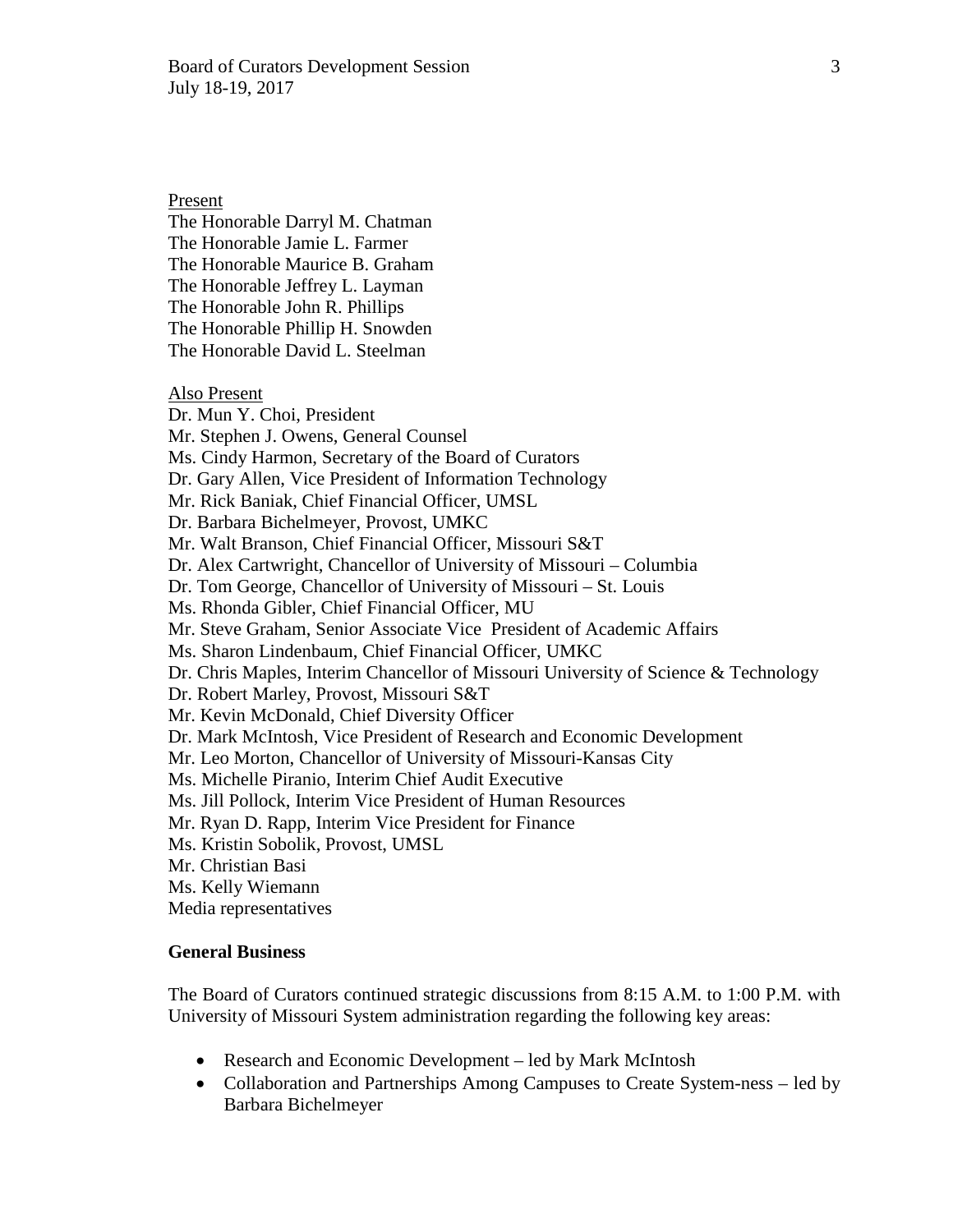The discussion held during the development session produced ideas for a potential vision and a new strategic plan centered around core areas of research excellence, student success and outreach and engagement. The ideas from this retreat will be furthered utilized by administration to develop a strategic plan and obtain feedback from various internal and external constituents.

#### **Compensation and Human Resources Committee**

The only action taken was a vote to move into executive session.

#### **General Business**

It was moved by Curator Layman and seconded by Curator Farmer, that there shall be an executive session with a closed record and closed vote of the Board of Curators meeting July 18-19, 2017 for consideration of:

- **Section 610.021(1), RSMo**, relating to matters identified in that provision, which include legal actions, causes of action or litigation, and confidential or privileged communications with counsel; and
- **Section 610.021(3), RSMo**, relating to matters identified in that provision, which include hiring, firing, disciplining, or promoting of particular employees; and
- **Section 610.021(12), RSMo,** relating to matters identified in that provision, which include sealed bids and related documents and sealed proposals and related documents or documents related to a negotiated contract; and
- **Section 610.021 (13), RSMo**, relating to matters identified in that provision, which include individually identifiable personnel records, performance ratings, or records pertaining to employees or applicants for employment.

Roll call vote of the Board:

Curator Chatman voted yes. Curator Farmer voted yes. Curator Graham voted yes. Curator Layman voted yes. Curator Phillips voted yes. Curator Snowden voted yes. Curator Steelman voted yes.

The motion carried.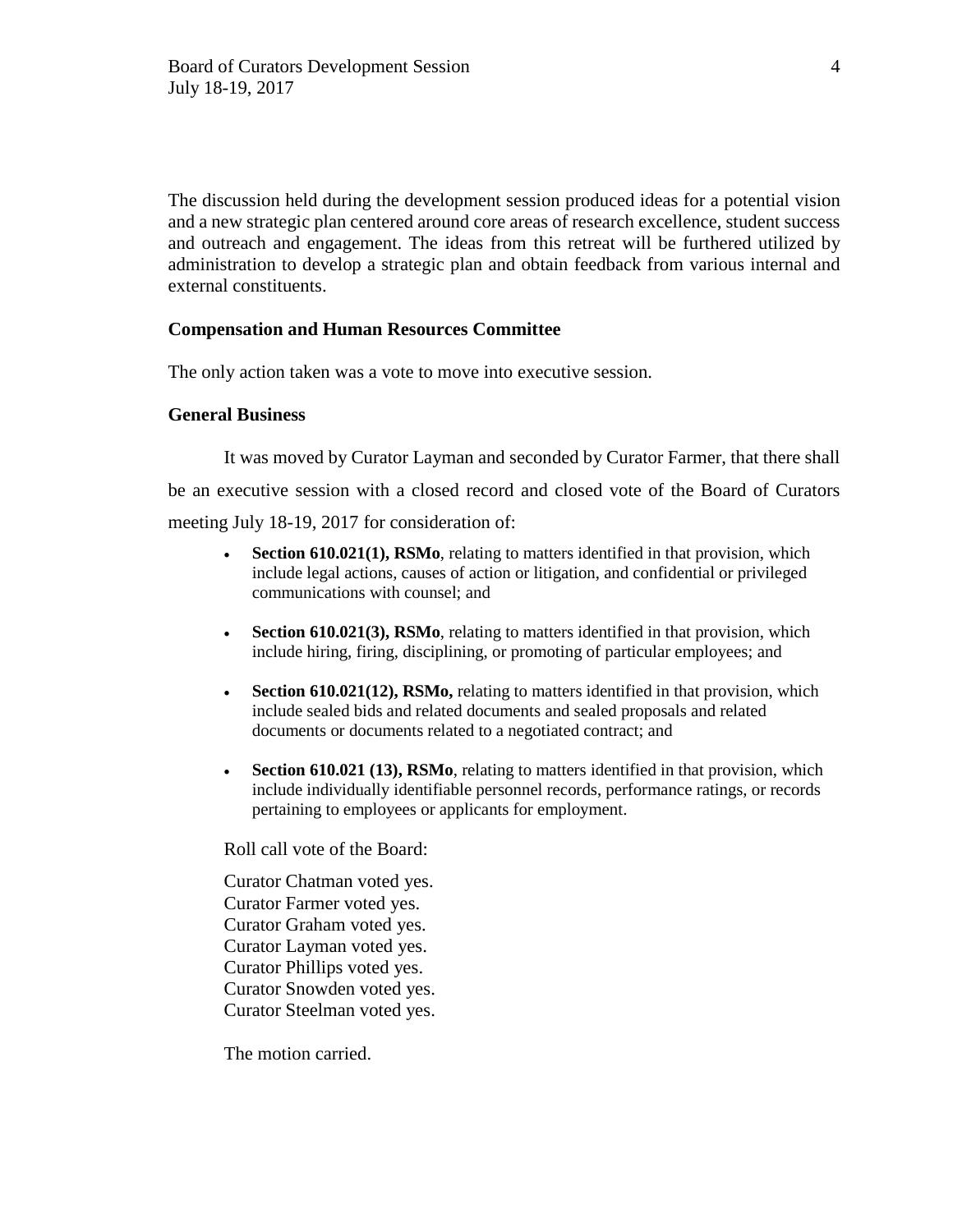The public session of the Board of Curators meeting adjourned at 1:05 P.M. on Wednesday, July 19, 2017.

## **Board of Curators Meeting – Executive Session**

A meeting of the University of Missouri Board of Curators was convened in executive session at 1:15 P.M., on Wednesday, July 19, 2017, at the Poehlmann Educational Center on the Bradford Research Farm on the University of Missouri-Columbia campus, Columbia, Missouri, pursuant to public notice given of said meeting. Curator Maurice B. Graham, Chair of the Board of Curators, presided over the meeting.

Present

The Honorable Darryl M. Chatman The Honorable Jamie L. Farmer The Honorable Maurice B. Graham The Honorable Jeffrey L. Layman The Honorable John R. Phillips The Honorable Phillip H. Snowden The Honorable David L. Steelman

Also Present Dr. Mun Y. Choi, President Mr. Stephen J. Owens, General Counsel Ms. Cindy Harmon, Secretary of the Board of Curators

## **General Business**

Chancellor Cartwright and Vice President Rapp joined the meeting.

President's Report on contracts and personnel – presented by President Choi

Curator Phillips recused himself due to a conflict of interest.

No action taken by the Board.

Chancellor Cartwright and Vice President Rapp excused themselves from the meeting.

## **Compensation and Human Resources Committee – Executive Session**

Annual Performance Goals, President Mun Y. Choi – presented by Chairman Layman.

No action taken by the Board.